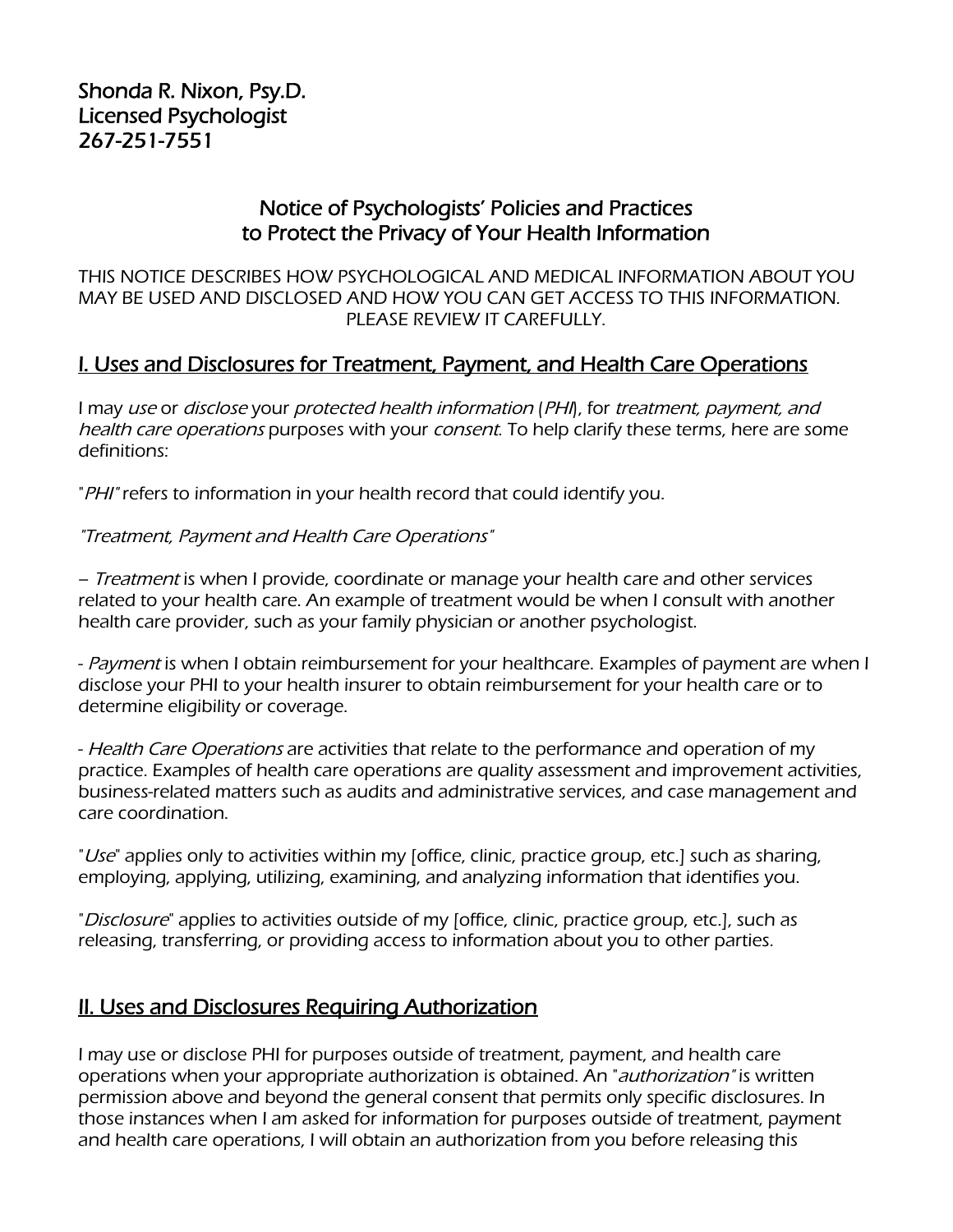information. I will also need to obtain an authorization before releasing your psychotherapy notes. "Psychotherapy notes" are notes I have made about our conversation during a private, group, joint, or family counseling session, which I have kept separate from the rest of your medical record. These notes are given a greater degree of protection than PHI.

You may revoke all such authorizations (of PHI or psychotherapy notes) at any time, provided each revocation is in writing. You may not revoke an authorization to the extent that (1) I have relied on that authorization; or (2) if the authorization was obtained as a condition of obtaining insurance coverage, and the law provides the insurer the right to contest the claim under the policy.

# III. Uses and Disclosures with Neither Consent nor Authorization

I may use or disclose PHI without your consent or authorization in the following circumstances:

Child Abuse: If there is a child abuse investigation, I may be compelled to turn over your relevant records.

Adult and Domestic Abuse: If there is an elder abuse or domestic violence investigation, I may be compelled to turn over your relevant records.

**Health Oversight:** The Pennsylvania State Board of Psychologist Examiners may subpoena relevant records from me should I be the subject of a complaint.

Judicial or Administrative Proceedings: If you are involved in a court proceeding and a request is made for information about your evaluation, diagnosis and treatment and the records thereof, such information is privileged under state law, and I must not release your information without written authorization by you or your personal or legally-appointed representative, or a court order. This privilege does not apply when you are being evaluated for a third party or where the evaluation is court-ordered. You will be informed in advance if this is the case.

Serious Threat to Health or Safety: I may disclose confidential information when I judge that disclosure is necessary to protect against a clear and substantial risk of imminent serious harm being inflicted by you on yourself or another person. I must limit disclosure of the otherwise confidential information to only those persons and only that content which would be consistent with the standards of the profession in addressing such problems.

Worker's Compensation: If you file a worker's compensation claim, this constitutes authorization for me to release your relevant mental health records to involved parties and officials. This would include a past history of complaints or treatment of a condition similar to that in the complaint.

### IV. Patient's Rights and Psychologist's Duties

#### Patient's Rights:

Right to Request Restrictions – You have the right to request restrictions on certain uses and disclosures of protected health information about you. However, I am not required to agree to a restriction you request.